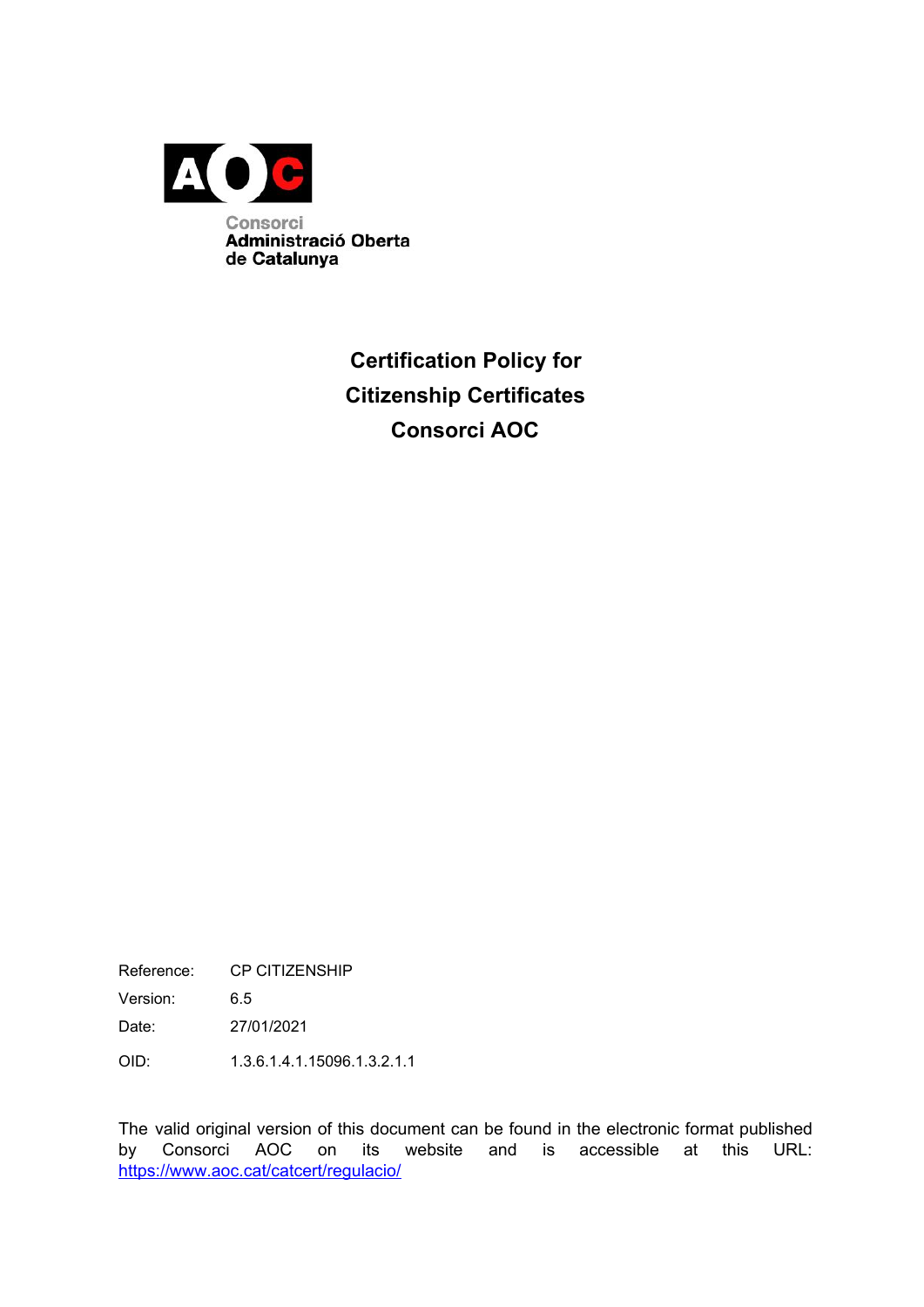### **Version history**

| <b>Version</b> | <b>Summary of amendments</b>                                                                                                                                                                                                                        | <b>Date</b> |
|----------------|-----------------------------------------------------------------------------------------------------------------------------------------------------------------------------------------------------------------------------------------------------|-------------|
| 5.0            | Adaptation to elDAS                                                                                                                                                                                                                                 | 9/05/2018   |
| 6.0            | Creation of a new specific Certification Policy for<br>Citizenship Certificates based on the prior general policy. It<br>is numbered as "Version 6.0" for the purposes of<br>documentary management and continuance of the prior<br>general policy. | 26/07/2018  |
| 6.1            | Annual review of the documentation, post eIDAS audit.                                                                                                                                                                                               | 24/07/2019  |
| 6.2            | Annual review of the documentation.                                                                                                                                                                                                                 | 31/03/2020  |
| 6.3            | Introduction of identification by videoconference in<br>$\bullet$<br>section 3.2.3<br>Other minor changes<br>$\bullet$                                                                                                                              | 21/05/2020  |
| 6.4            | Suppression of measures due to end of COVID-19<br><b>Alarm Status</b><br>Other minor changes                                                                                                                                                        | 03/08/2020  |
| 6.5            | Adaptation to Law 6/2020, of November 11, regulating<br>$\bullet$<br>certain aspects of electronic trust services.                                                                                                                                  | 27/01/2021  |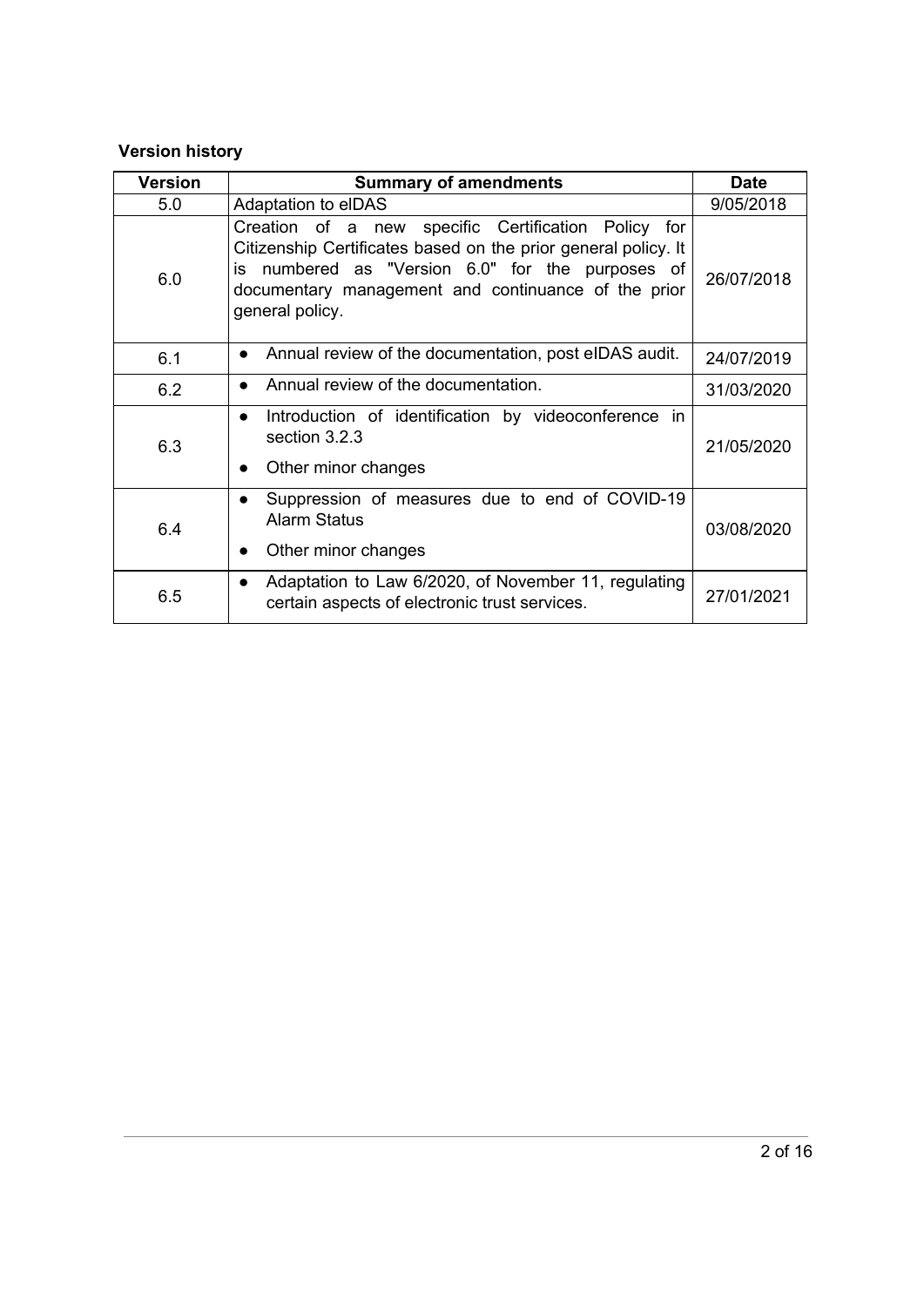#### **Contents**

| 1. Introduction                                                           | 5              |
|---------------------------------------------------------------------------|----------------|
| 1.1. Presentation and scope of application                                | 5              |
| 1.2. Name of the document and identification                              | 5              |
| 1.2.1. Identification of this document                                    | 5              |
| 1.2.2. Identification of certification policies for each certificate type | 6              |
| 2. Participating entities                                                 | 7              |
| 2.1. Trust service providers (TSP)                                        | $\overline{7}$ |
| 2.2. Registration Authorities                                             | 7              |
| 2.3. Final Users                                                          | 7              |
| 2.3.1. Certificate applicants                                             | 7              |
| 2.3.2. Certificate subscribers                                            | 8              |
| 2.3.3. Key holders or signatories                                         | 8              |
| 2.3.4. Relying parties                                                    | 8              |
| 3. Certificate characteristics                                            | 9              |
| 3.1. Valid term for the certificates                                      | 9              |
| 3.2. Use of the certificates                                              | 9              |
| 3.2.1. Typical use of the certificates                                    | 9              |
| 3.2.2. Forbidden uses                                                     | 10             |
| 4. Operational procedures                                                 | 11             |
| 4.1. Management of the Certification Policy                               | 11             |
| 4.1.1. Organization that manages the specification                        | 11             |
| 4.1.2. Contact information of the organization                            | 11             |
| 4.2. Publication of information and certificate directory                 | 11             |
| 4.2.1. Certificate directory                                              | 11             |
| 4.2.2. Publication of information                                         | 11             |
| 4.3. Operational features of the certificates' life cycle                 | 12             |
| 4.3.1. Application for certificate issuance                               | 12             |
| 4.3.2. Legitimization to request a certificate                            | 12             |
| 4.3.3. Certificate application processing                                 | 12             |
| 4.3.4. Creation and implementation of activation keys                     | 13             |
|                                                                           |                |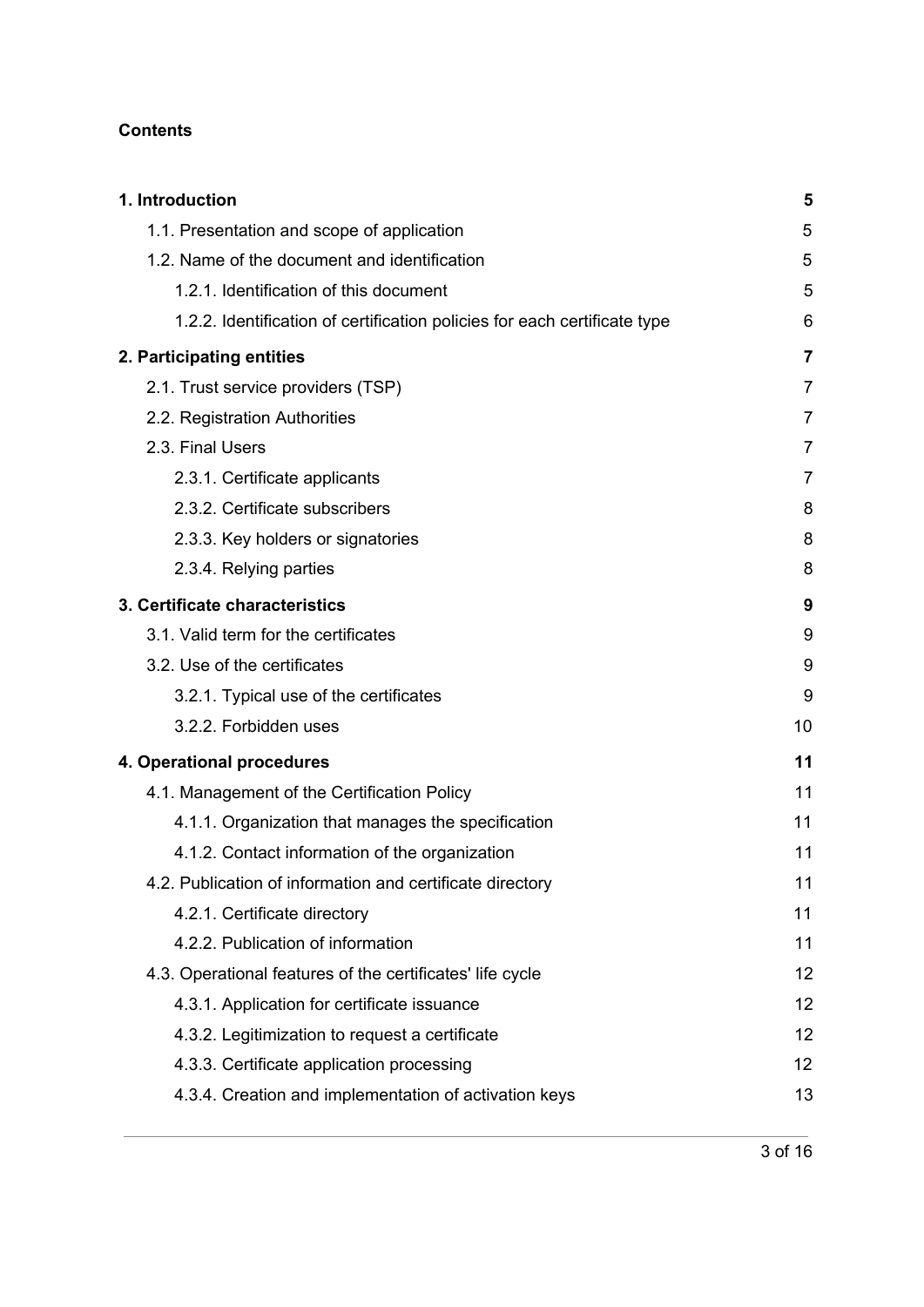| 5. Profile of the certificates issued under this Certification Policy | 16 |
|-----------------------------------------------------------------------|----|
| 4.3.10. Certificate renewal                                           | 15 |
| 4.3.9. Certificate revocation                                         | 14 |
| 4.3.8. Certificate suspension                                         | 14 |
| 4.3.7. Delivery and protection of activation information              | 14 |
| 4.3.5. Certificate issuance                                           | 13 |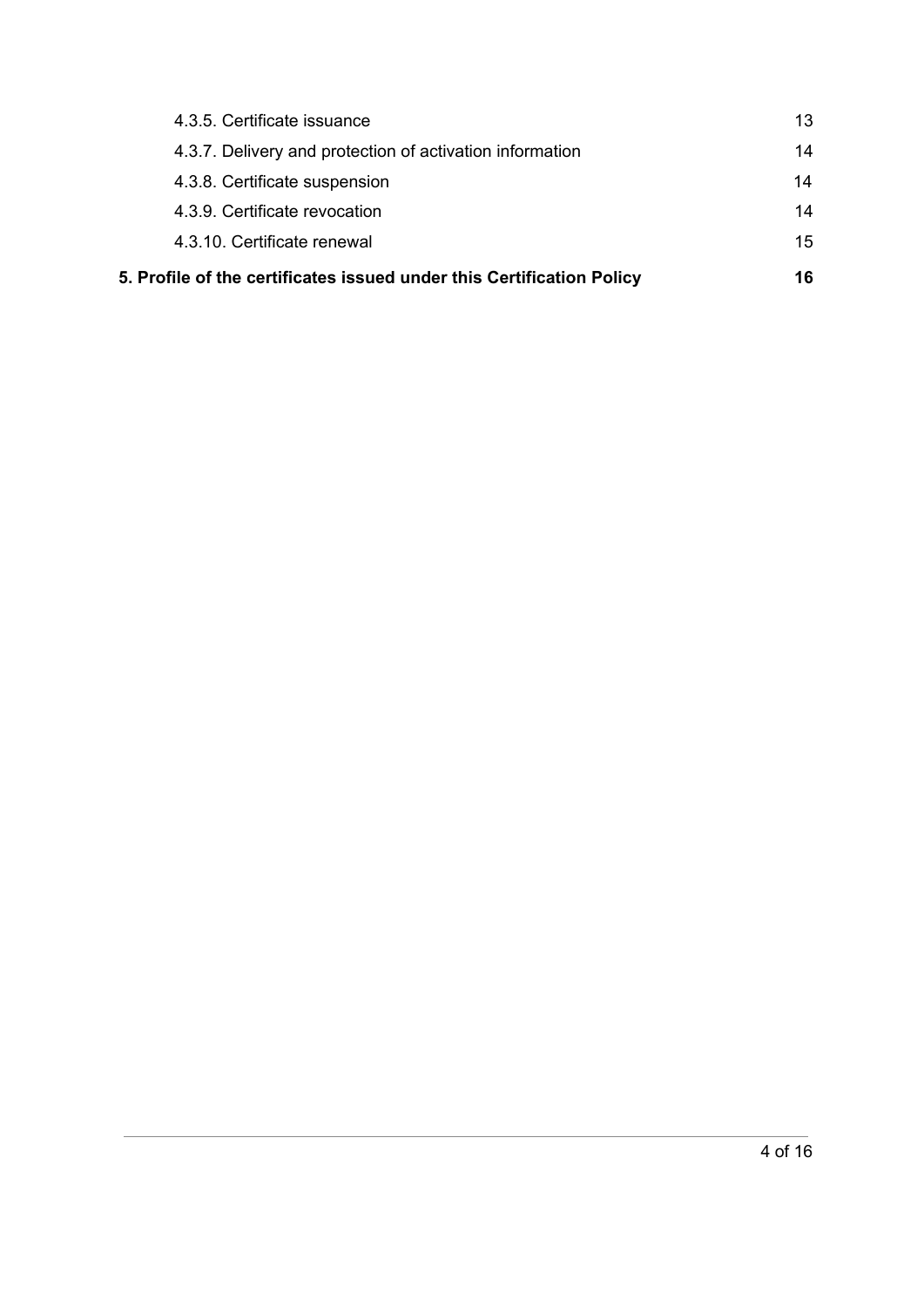# <span id="page-4-0"></span>**1. Introduction**

# <span id="page-4-1"></span>**1.1. Presentation and scope of application**

The electronic certificates referred to in this Certification Policy (CP) are **qualified certificates** issued by Consorci AOC to be used by natural persons that need to deal with entities that form part of the public sector in Catalonia. They are also **personal certificates**, given that the holder of the private key and the certificate is a natural person.

This CP was drawn up according to Standard RFC 3647 of the IETF. The certificates issued pursuant to this CP meet the requirements established in Annex I of EU Regulation 910/2014, of the European Parliament and of the Council, of July 23, 2014 on electronic identification and trust services for electronic transactions in the internal market and repealing Directive 1999/93 /EC (Regulation (EU) Nº 910/2014).

This document specifies the Certification Policy for the following certificate types:

● Qualified Citizenship Certificate (*idCAT certificat*) for electronic identification, creation, and use of "advanced electronic signatures".

This Certification Policy is subject to Consorci AOC's Certification Practices Statement (CPS), which it includes by reference.

# <span id="page-4-2"></span>**1.2. Name of the document and identification**

### <span id="page-4-3"></span>**1.2.1. Identification of this document**

| Name:              | CP de Ciudadania                                            |
|--------------------|-------------------------------------------------------------|
| <b>Version:</b>    | 6.5                                                         |
| <b>Description</b> | Certification Policy for Qualified Citizenship Certificates |
| Date of issue:     | 27/01/2021                                                  |
| OID:               | 1.3.6.1.4.1.15096.1.3.2.1.1                                 |
| Location:          | https://www.aoc.cat/catcert/regulacio/                      |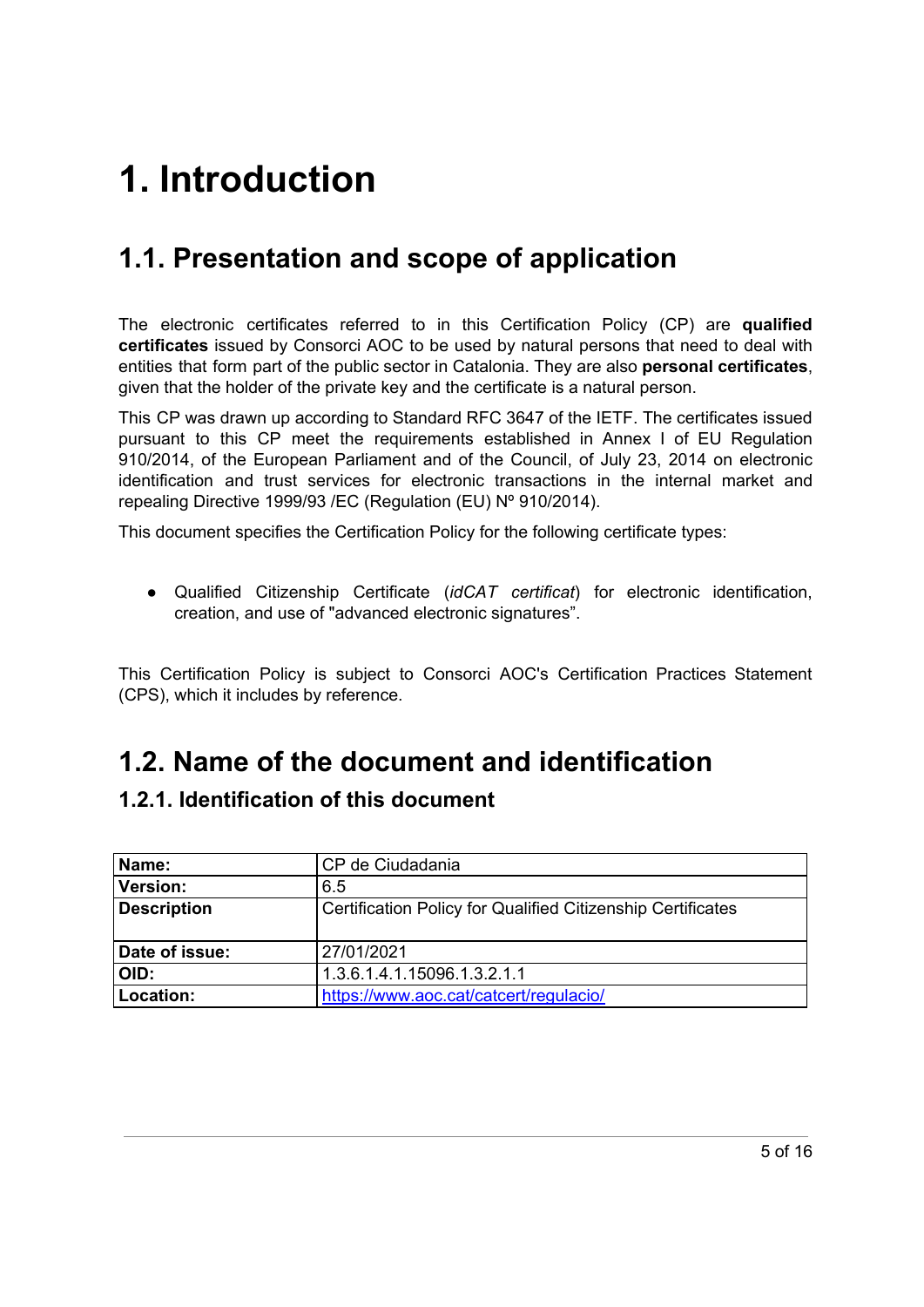## <span id="page-5-0"></span>**1.2.2. Identification of certification policies for each certificate type**

| Certificate type                                     | <b>OID</b>                   |
|------------------------------------------------------|------------------------------|
| Qualified Citizenship Certificate (idCAT certificat) | 1.3.6.1.4.1.15096.1.3.2.86.2 |

The documents describing these certificate profiles are published on Consorci AOC's website.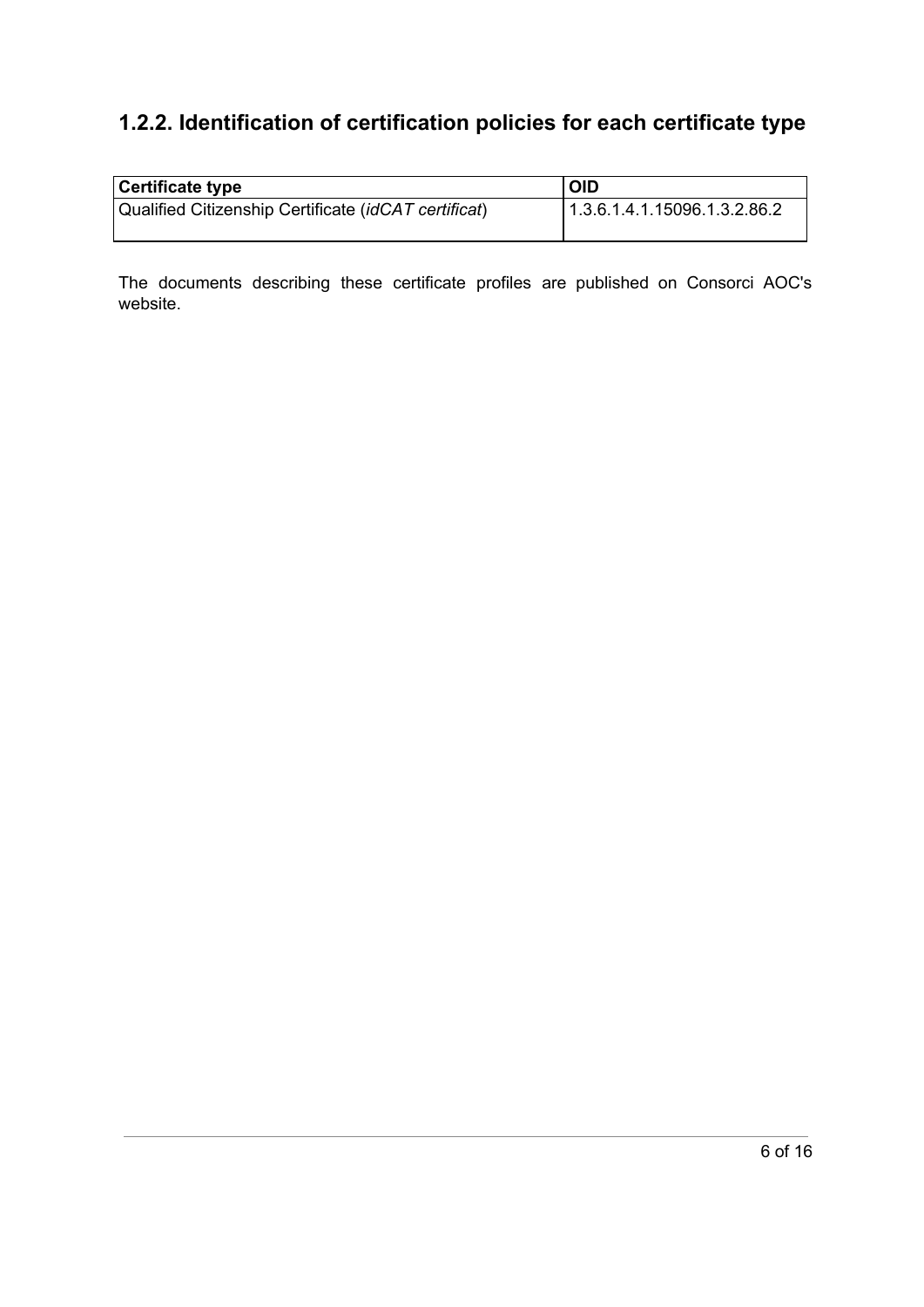# <span id="page-6-0"></span>**2. Participating entities**

# <span id="page-6-1"></span>**2.1. Trust service providers (TSP)**

The certificates issued pursuant to this Certification Policy are issued by Consorci AOC as the certification service provider through its subordinate CA (Certification Authority) "EC-CIUTADANIA".

# <span id="page-6-2"></span>**2.2. Registration Authorities**

The Registration Authorities are the natural and legal persons that assist the TSP in certain procedures and relations with the certificate subscribers and applicants, particularly the processes involving identification, registration and authentication of certificate subscribers and key holders.

Consorci AOC is responsible for the process that creates EC-CIUTADANIA registration authorities. It verifies that the Registration Authority has the necessary human and material resources; and that said entity has appointed and trained the staff that will be responsible for issuing the certificates (the so-called "operators" of the Registration Authority).

# <span id="page-6-3"></span>**2.3. Final Users**

The Final Users are the persons that use the personal electronic certificates issued by EC-CIUTADANIA. Specifically, the following final users can be highlighted:

- The certificate applicants.
- The certificate subscribers.
- The key holders.
- Relying parties.

### <span id="page-6-4"></span>**2.3.1. Certificate applicants**

The following persons may be EC-CIUTADANIA certificate applicants:

- a) Natural persons who, acting for and on their own behalf, will be future certificate subscribers.
- b) Other natural persons who accompany the documentation in the legally established terms (notarial legitimation of the signature of future Subscribers).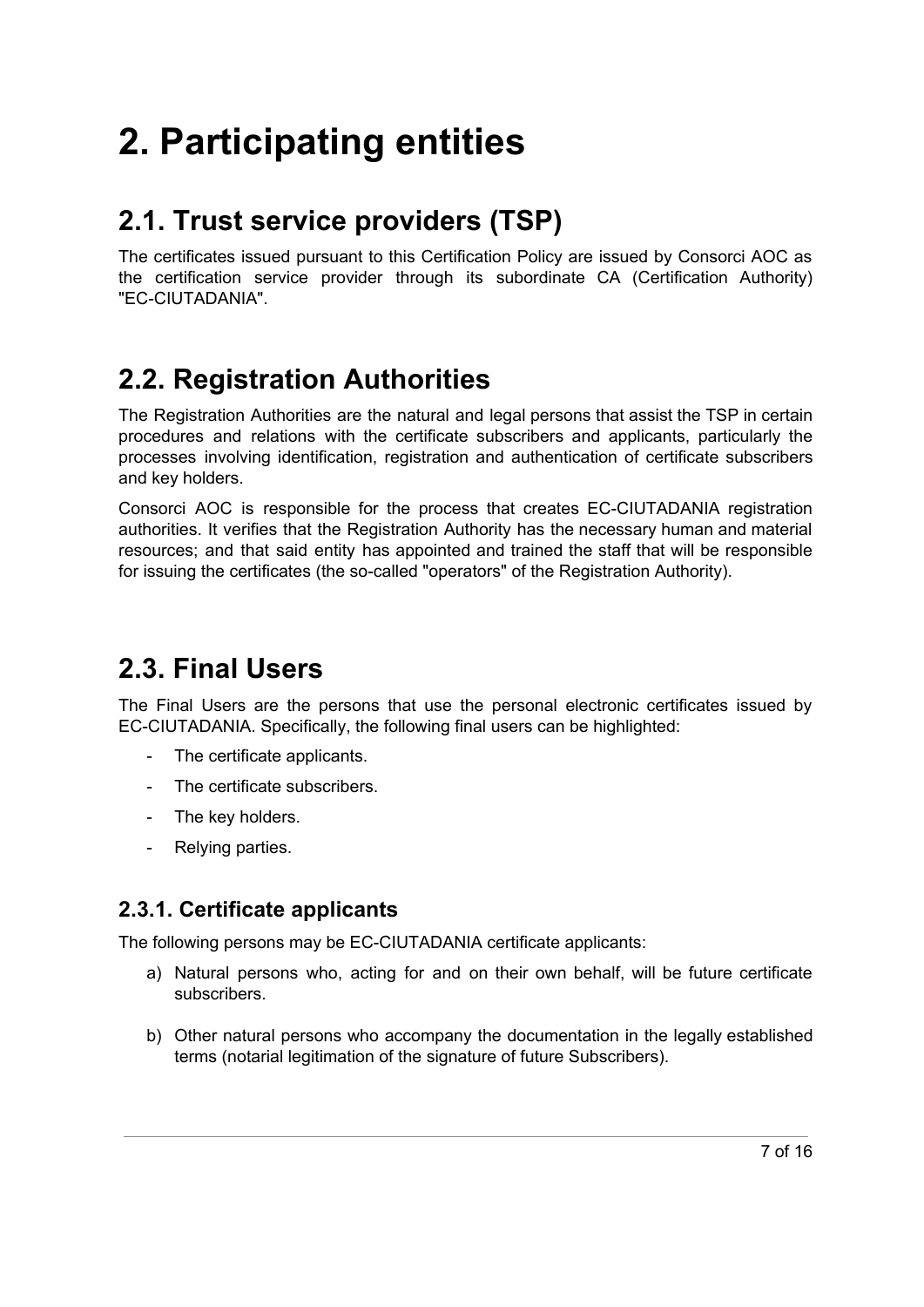### <span id="page-7-0"></span>**2.3.2. Certificate subscribers**

Certificate subscribers are the natural persons on behalf of whom the relevant certificate is issued and whose name appears in the "Subject" field of the certificate. They are entitled to use the certificate.

### <span id="page-7-1"></span>**2.3.3. Key holders or signatories**

The key holder or signatory is the natural person that creates the electronic signature.

For the purposes of this CP, the key holders or signatories are the Certificate Subscribers, as they are identified in the section above.

### <span id="page-7-2"></span>**2.3.4. Relying parties**

Relying parties (third parties that rely on the certificates) can be any person or organization that voluntarily relies on the certificates that are issued under any of Consorci AOC's certification hierarchies, described in the Certification Practice Statement.

The obligations and responsibilities of the Consorci AOC with third parties that voluntarily rely on the certificates shall be limited to those set out in this CP, in the CPS, in EU Regulation 910/2014 and in any other regulations that may be applicable.

The third parties that rely on these certificates must keep in mind these limitations with regard to use.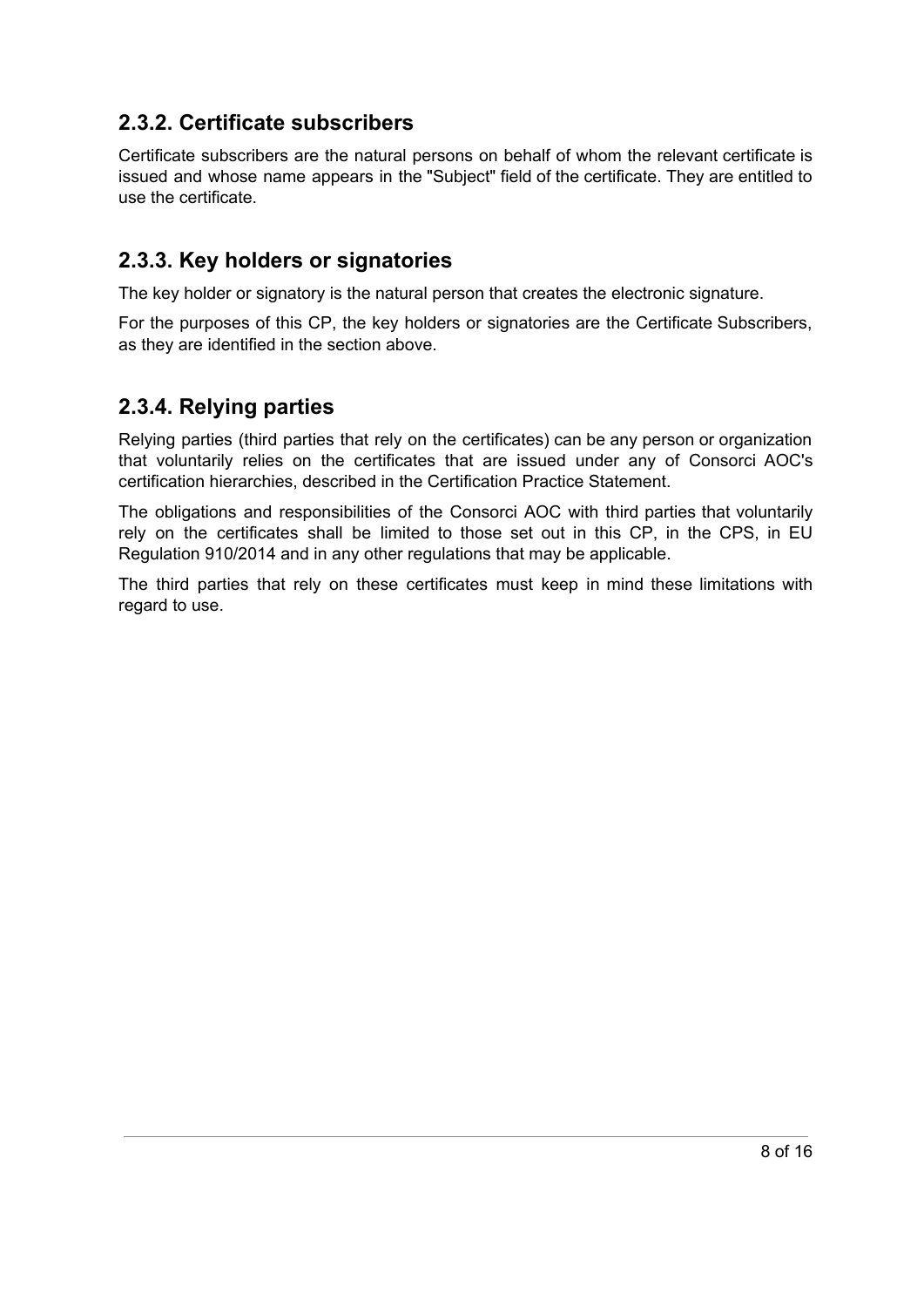# <span id="page-8-0"></span>**3. Certificate characteristics**

# <span id="page-8-1"></span>**3.1. Valid term for the certificates**

The electronic certificates issued under this Certification Policy shall be valid for 4 (four) years from their issuance date, provided that the relevant certificate has not been suspended or revoked.

# <span id="page-8-2"></span>**3.2. Use of the certificates**

The idCAT advanced-signature certificates are qualified certificates, pursuant to the provisions of applicable laws. The idCAT certificates do not necessarily work with qualified devices for electronic-signature creation, according to said applicable laws. Although the advanced electronic signature is not directly like a written signature, such equalization can arise under the case of the existence of an electronic signature contract or of a specific legal norm that reflects this equalization.

This section lists the applications for which the type of certificate mentioned herein can be used, establishes restrictions and prohibits certain uses of the certificates.

## <span id="page-8-3"></span>**3.2.1. Typical use of the certificates**

The certificates of Consorci AOC that are issued pursuant to this Certification Policy may be used for the following purposes:

| <b>Certificate type</b> |                                           |  | Scope of application |                        |  |
|-------------------------|-------------------------------------------|--|----------------------|------------------------|--|
|                         | Qualified Citizenship Certificate (idCAT) |  |                      | • Authentication       |  |
| certificat)             |                                           |  |                      | • Electronic signature |  |

The certificates issued under this Policy can be used for the following purposes:

- **Identification of the Signatory**: The Signatory can authenticate their identity, vis-à-vis another party, by showing that their private key is associated to the public key contained in the Certificate. The Signatory may validly identify themself to any person by signing an email or any other type of information.
- **Integrity of the signed document**: The use of the Certificate guarantees the integrity of the signed document; that is to say, it guarantees that the document was not altered or modified after the Signatory executed it. The message received by the User relying on it is certified to be the same as the one issued by the Signatory.
- **Irrefutable origin**: This Certificate can also be used to guarantee that the Signatory undertakes a binding condition with the information related to the electronic signature; it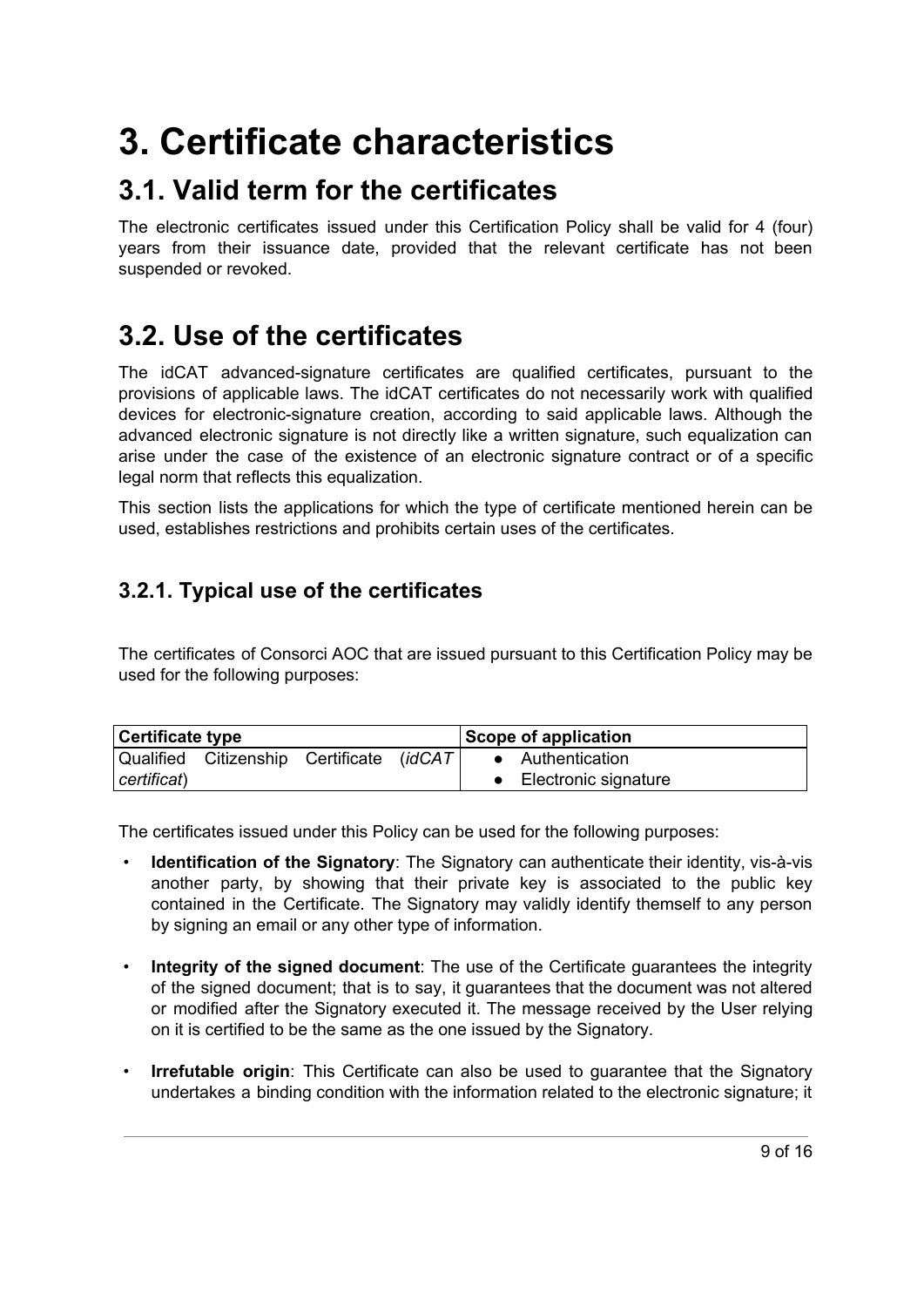provides sufficient evidence to demonstrate to who the related information belongs and the integrity thereof.

Furthermore, the certificates issued under this Policy may be used for the following:

- **Remote identification**, based on the presentation of the credentials.
- **Electronic authentication** for access-control systems.

#### <span id="page-9-0"></span>**3.2.2. Forbidden uses**

The certificates may only be used within the limits expressly set out in this Certification Policy and in the CPS. Any other uses, except for those described therein, are expressly excluded from the contractual scope and are formally forbidden. Any illegal use of the certificates is expressly forbidden.

The certificates were not designed and are not destined or authorized for use or resale as devices to control dangerous situations, or for uses that require infallible actions, such as for the operation of nuclear installations, navigating systems, aerial communication, or weapon-control systems, where an error could imply death, personal injury or serious environmental damages.

The final user certificates cannot be used to sign public key certificates of any type, or to sign lists of certificate revocations.

The use of these certificates for document encryption is not recommended.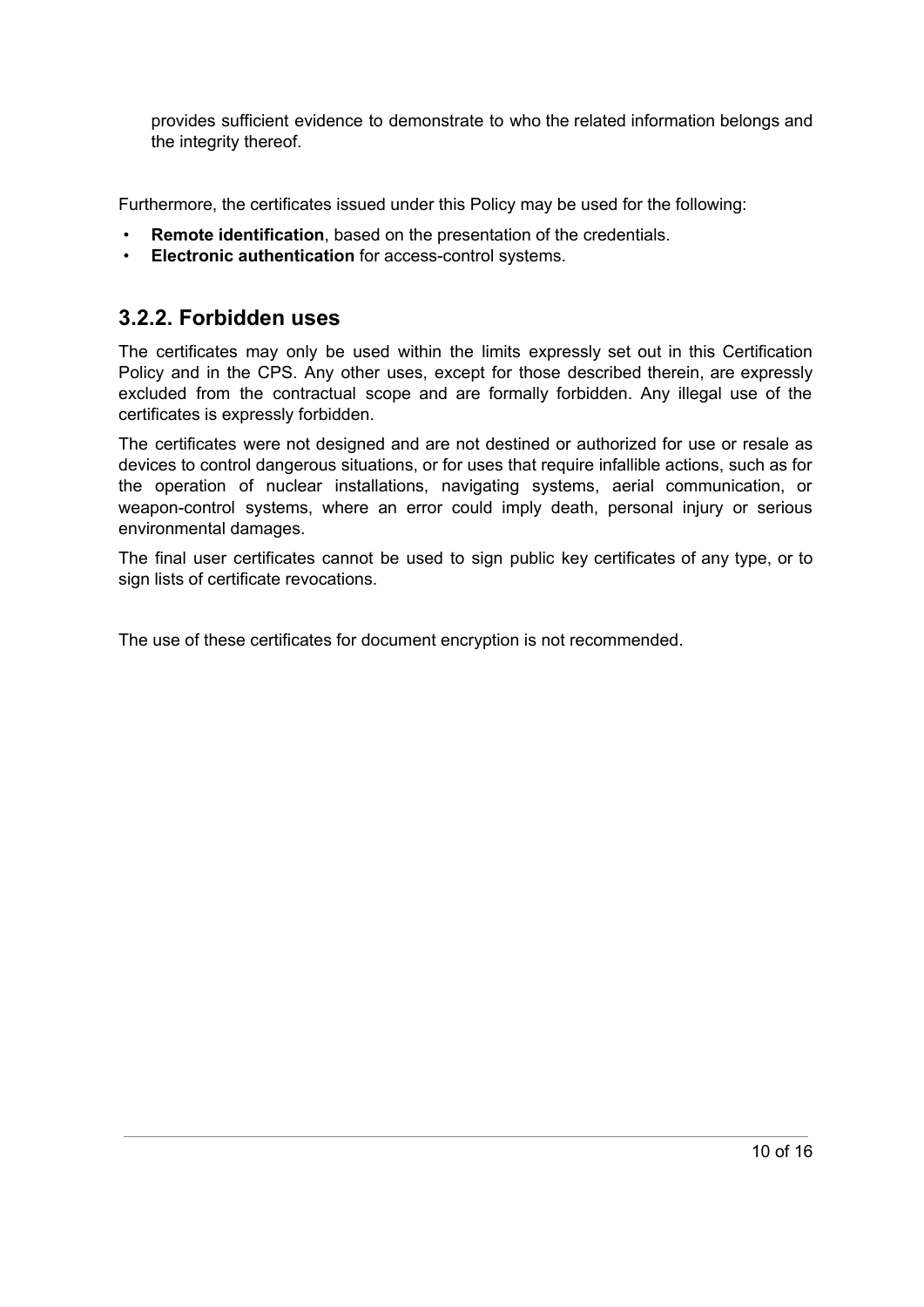# <span id="page-10-0"></span>**4. Operational procedures**

# <span id="page-10-1"></span>**4.1. Management of the Certification Policy**

## <span id="page-10-2"></span>**4.1.1. Organization that manages the specification**

Consorci Administració Oberta de Catalunya – Consorci AOC

## <span id="page-10-3"></span>**4.1.2. Contact information of the organization**

Consorci Administració Oberta de Catalunya – Consorci AOC

Registered offices: Via Laietana, 26 – 08003 Barcelona

Commercial / postal address: Tànger, 98, planta baixa (22@ Edifici Interface) - 08018 Barcelona

Web of Consorci AOC: https://[www.aoc.cat](https://www.aoc.cat/)

Web Consorci AOC's electronic certification service:

https://[www.aoc.cat/catcert](http://www.aoc.cat/catcert)

User Service Department: 900 90 50 90, or +34 93 272 25 01 for calls from outside the state, open 24/7 to manage certificate suspensions.

# <span id="page-10-4"></span>**4.2. Publication of information and certificate directory**

## <span id="page-10-5"></span>**4.2.1. Certificate directory**

The certificate directory service is available 24 hours a day, 7 days a week. In the event an error arises that Consorci AOC cannot control, the latter shall make its best efforts to ensure the service is made available again and within the term set out in Section 5.7.4 of the CPS.

## <span id="page-10-6"></span>**4.2.2. Publication of information**

This Certification Policy is public and available on Consorci AOC's website [\(https://www.aoc.cat/catcert/regulacio/\)](https://www.aoc.cat/catcert/regulacio/)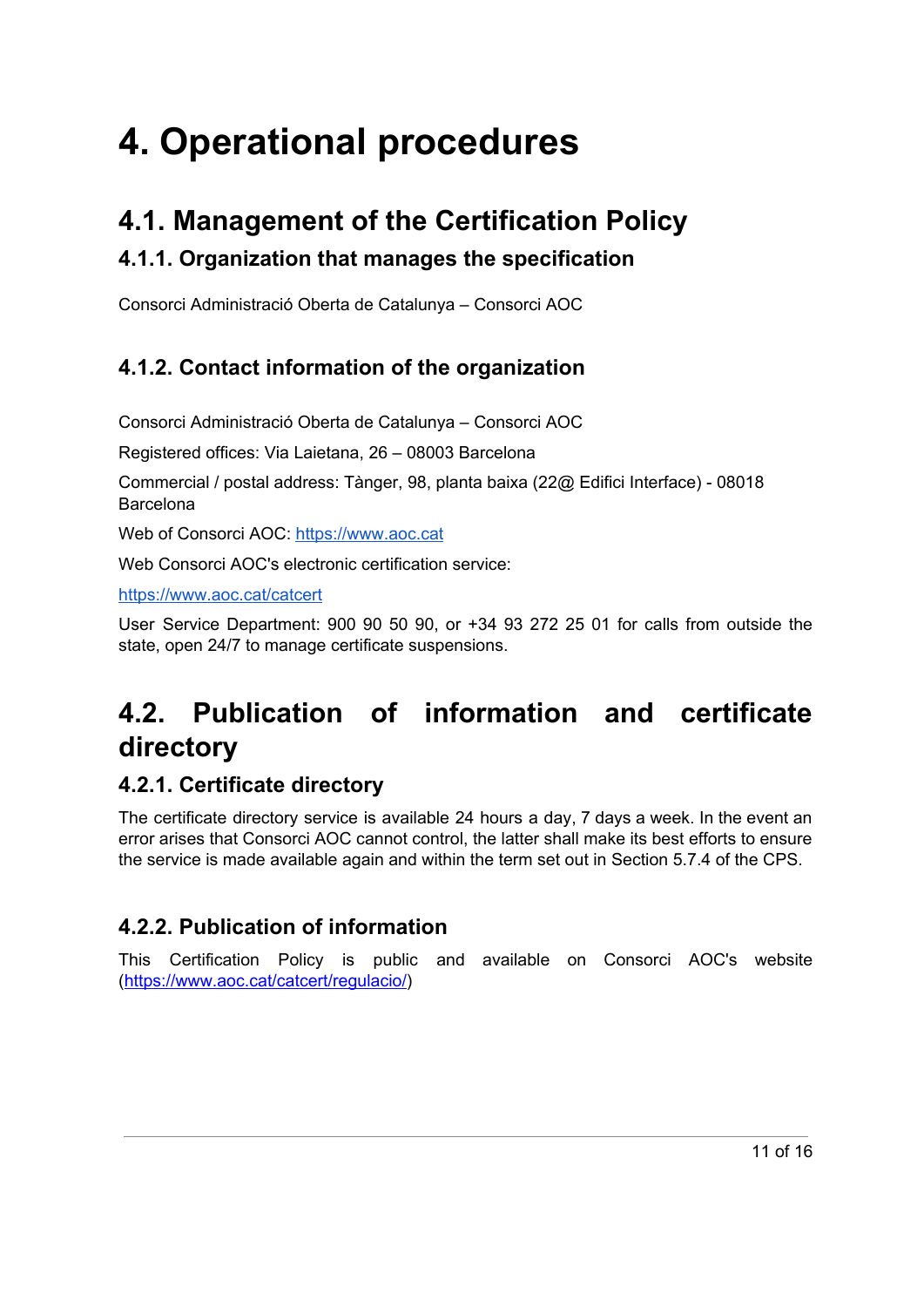# <span id="page-11-0"></span>**4.3. Operational features of the certificates' life cycle**

### <span id="page-11-1"></span>**4.3.1. Application for certificate issuance**

An application is the first step for the Subscriber to obtain the certificates for their personal use.

Citizens that wish to obtain an idCAT certificate can do so in two ways:

- 1. via the idCAT web service of Consorci AOC, after which the subscriber must identify themself in person before one of the authorized Registration Authorities (city halls, regional government offices, etc.); or
- 2. by going to the offices of any Registration Authority that offers the service directly to fill out the application form and follow the instructions set out therein.

Through the Registration Authorities, EC-CIUTADANIA ensures that the applications are complete, accurate and duly authorized.

With regard to applications that are submitted in person by the Applicant at any of the Registration Authorities, once the registration agent has verified the identity of the applicant and the documents submitted by the latter to evidence their identity, the applicant and the agent shall sign the application and it will be sent to the EC-CIUTADANIA.

For applications that are filled out via the website before the Applicant identifies themself to the Registration Authority in person: If the agent notices some error in the data entered, when comparing them to the identification documents the applicant submits in person, the agent may make any changes necessary, provided that documentary record is kept regarding the reason for the change; to which end the applicant will be asked to sign a data amendment document.

The personification can be dispensed with in the cases expressly provided for in Law 6/2020, of November 11, regulating certain aspects of electronic trust services..

### <span id="page-11-2"></span>**4.3.2. Legitimization to request a certificate**

Before a certificate is issued and delivered, a certificate application must exist.

In the case of individual certificates, the applicant will be the subscriber themself, who in turn will be the private key holder.

## <span id="page-11-3"></span>**4.3.3. Certificate application processing**

When a certificate application is received, the Certification Authority shall verify the information provided, according to the relevant section under this CP or the CPS.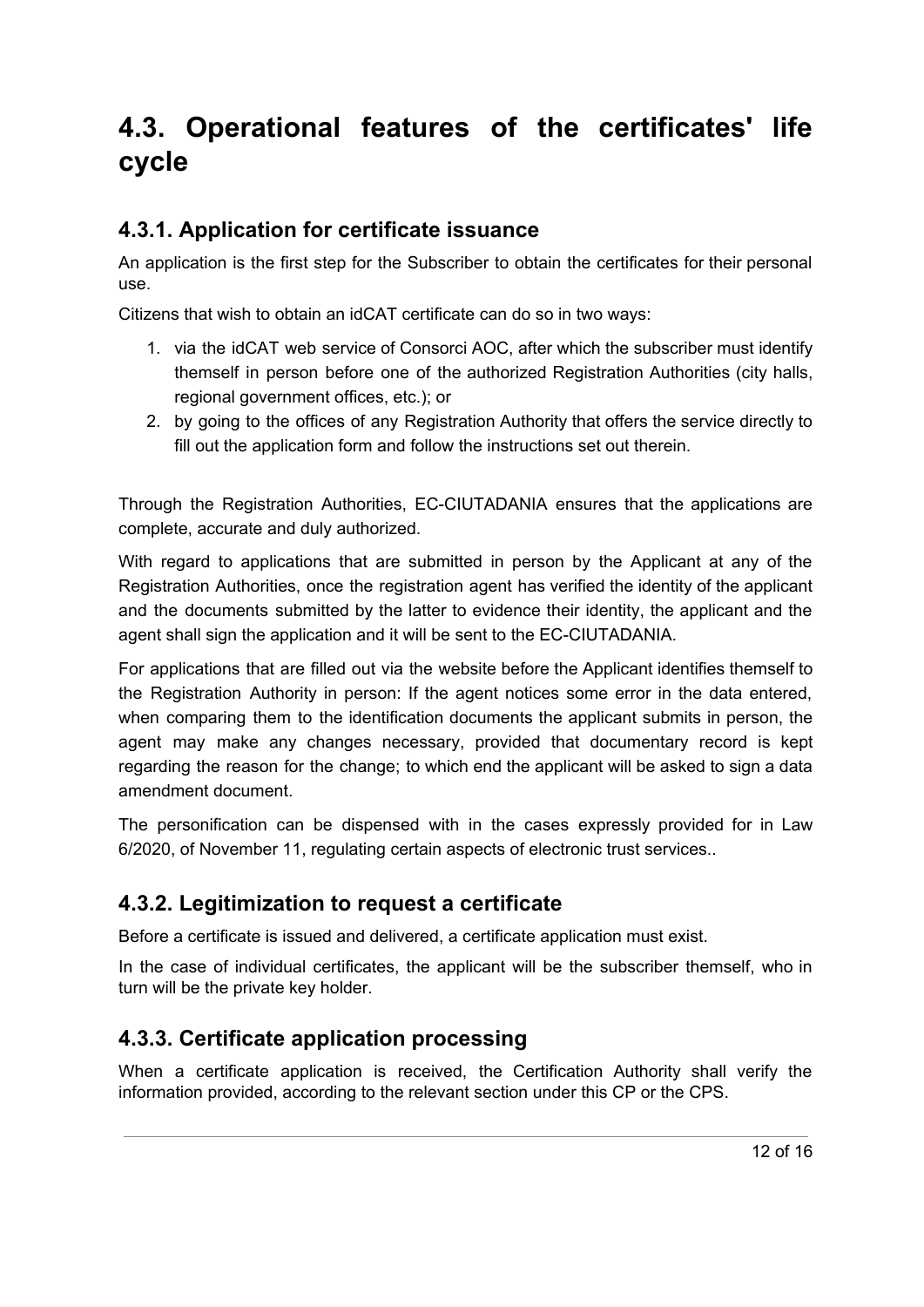If the information is incorrect, the Certification Authority must reject the application. If the information is correct, the Certification Authority will approve the application and allow the certificate to be issued.

The Certification Authority shall:

- Use a certificate-creation procedure that securely links the certificate with the registration information, including the certified public key.
- In the event that the Certification Authority generates the pair of keys, it shall use a certificate-creation procedure that is securely linked to the key-creation procedure so that the private key is delivered in a secure manner to the key holder.
- Protect the integrity of the registration information.
- Include the required information in the certificate.
- Guarantee the date and hour a certificate is issued.
- Use reliable systems and products that are protected against any alteration and which guarantee the technical and cryptographic security of the certification processes they support.
- Ensure that the certificate is issued by systems that protect against forgery and, if the Certification Authority generates private keys, that the systems ensure that keys are kept secret during the key-creation process.

*Note* The procedures established in this section are also applicable to certificate renewals, given that renewal implies issuing a new certificate.

### <span id="page-12-0"></span>**4.3.4. Creation and implementation of activation keys**

El Registration Authority's agent shall validate the veracity and accuracy of the signatory's information and then inform the Certification Authority thereof.

The Registration Authority's agent shall validate the signatory's possession of the information to generate the signature (private key) that is associated with electronic certificate to be issued.

Consorci AOC then provides the Subscriber with the information to activate the signature-creation or authentication device on one hand and, on the other, it provides the subscriber with access to the device itself in a period of 3 (three) days.

### <span id="page-12-1"></span>**4.3.5. Certificate issuance**

The Registration Authority's Agent shall produce the certificate application using a standard form and send it to the Certification Authority.

The Certification Authority shall validate the integrity of the application and the fact that it was produced by an authorized agent of the Registration Authority. Once said validation takes place, the certificate shall be issued.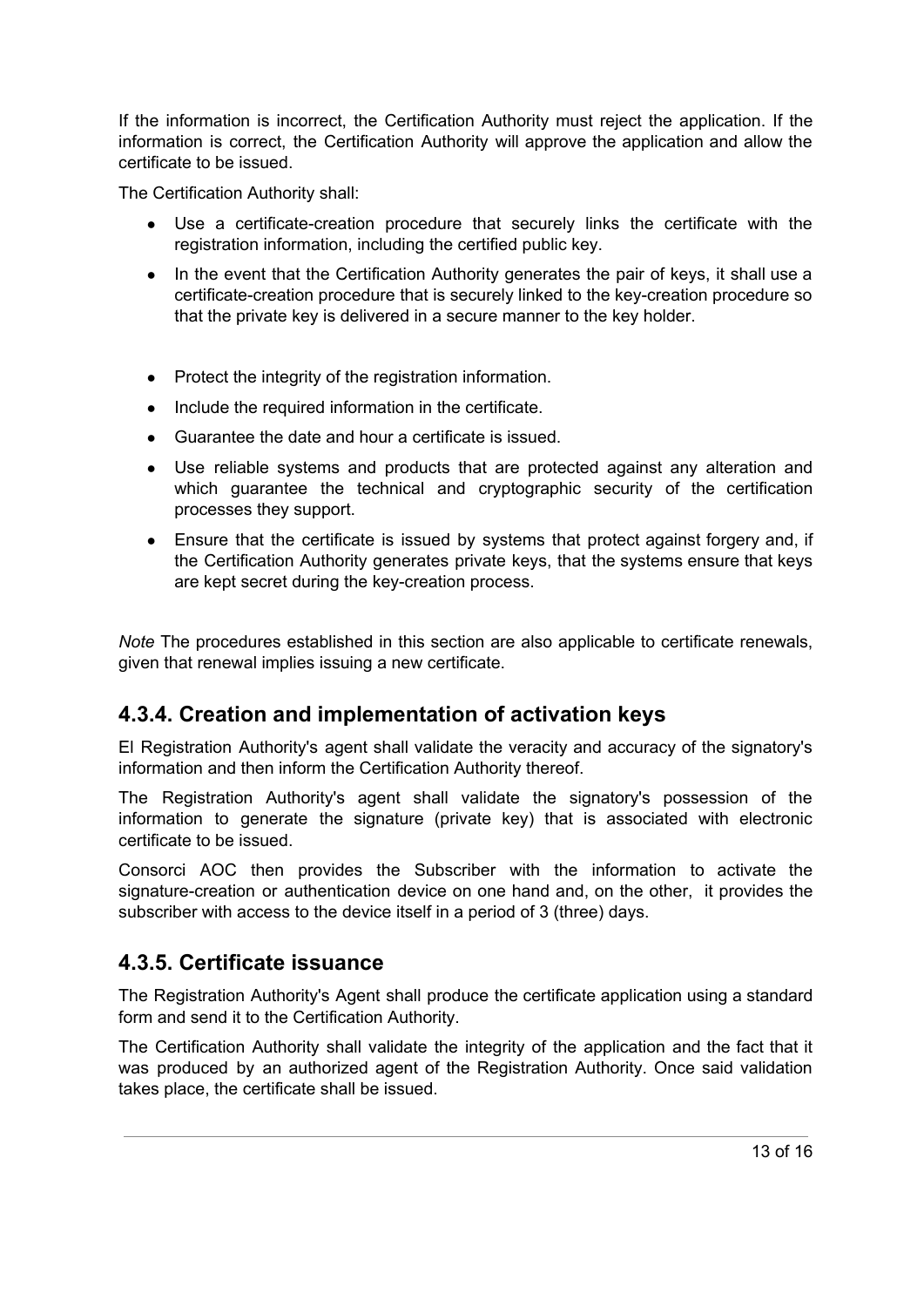## **4.3.6. Notification of issuance to the subscriber**

EC-CIUTADANIA shall notify the applicant indicating whether the certificate application submitted was approved or rejected.

If it is approved, EC-CIUTADANIA shall also notify the future key holder by email, if suitable, so they are informed that the certificate was issued, is available and regarding the way they may obtain it.

To obtain the certificate, the subscriber has to access the website indicated in the aforementioned email and follow the instructions set out therein to download the certificate.

## <span id="page-13-0"></span>**4.3.7. Delivery and protection of activation information**

To provide maximum protection to the activation information, Consorci AOC undertakes to distribute the certificate elements via two different channels.

- Firstly, the Registration Authority's agent shall provide the key holder with access to the following material:
	- o Holder's delivery sheet
	- o Signature-creation and authentication device.
	- o Software that is necessary to use the device.
	- o Certificate-delivery slip.
- Simultaneously, the activation-key holder will be sent the certificate's activation information by email.

<span id="page-13-1"></span>Thus, the activation information is sent separately from the device and at different times.

### **4.3.8. Certificate suspension**

According to the provisions of the CPS.

### <span id="page-13-2"></span>**4.3.9. Certificate revocation**

According to the provisions of the CPS.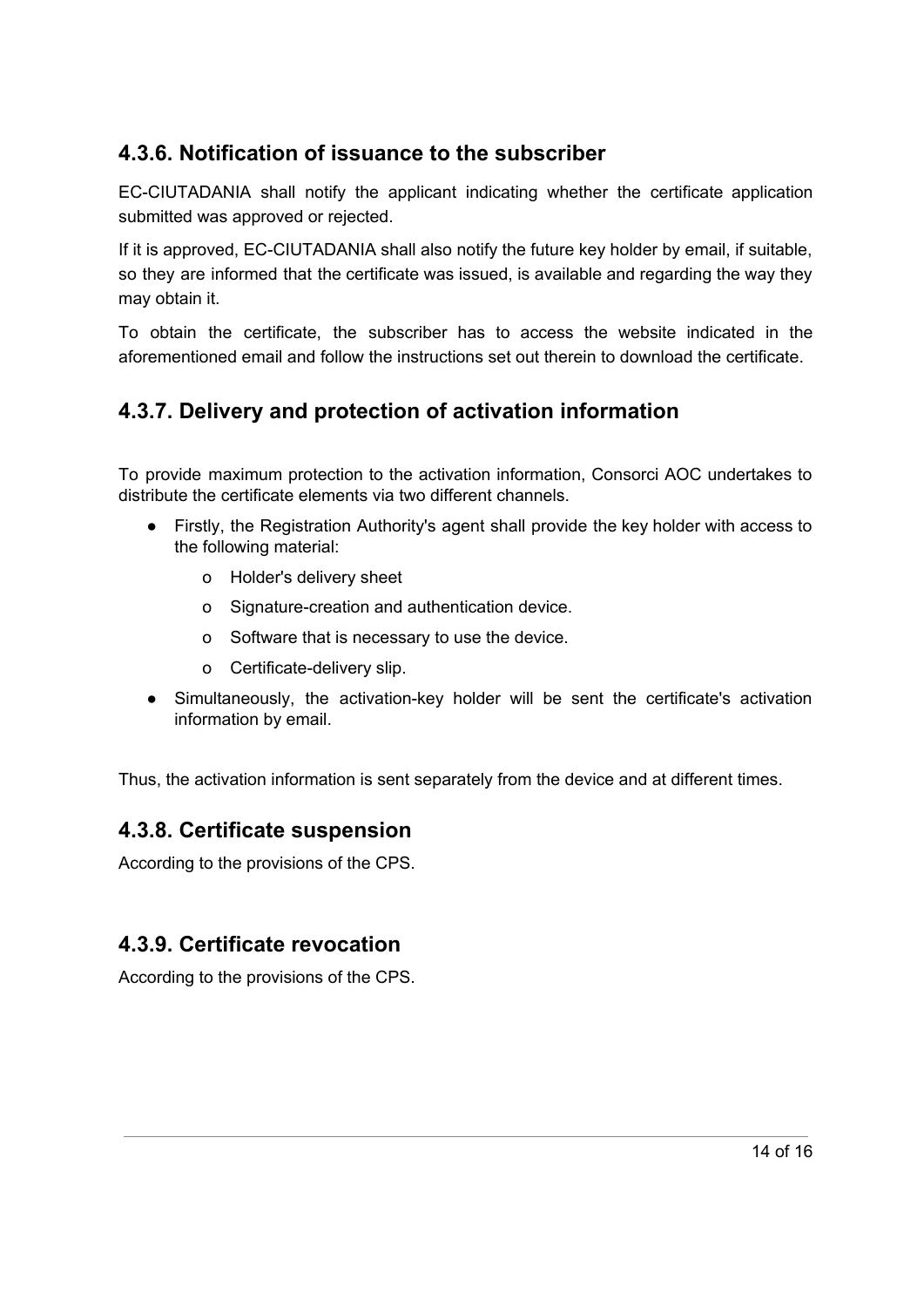## <span id="page-14-0"></span>**4.3.10. Certificate renewal**

According to the provisions of the CPS.